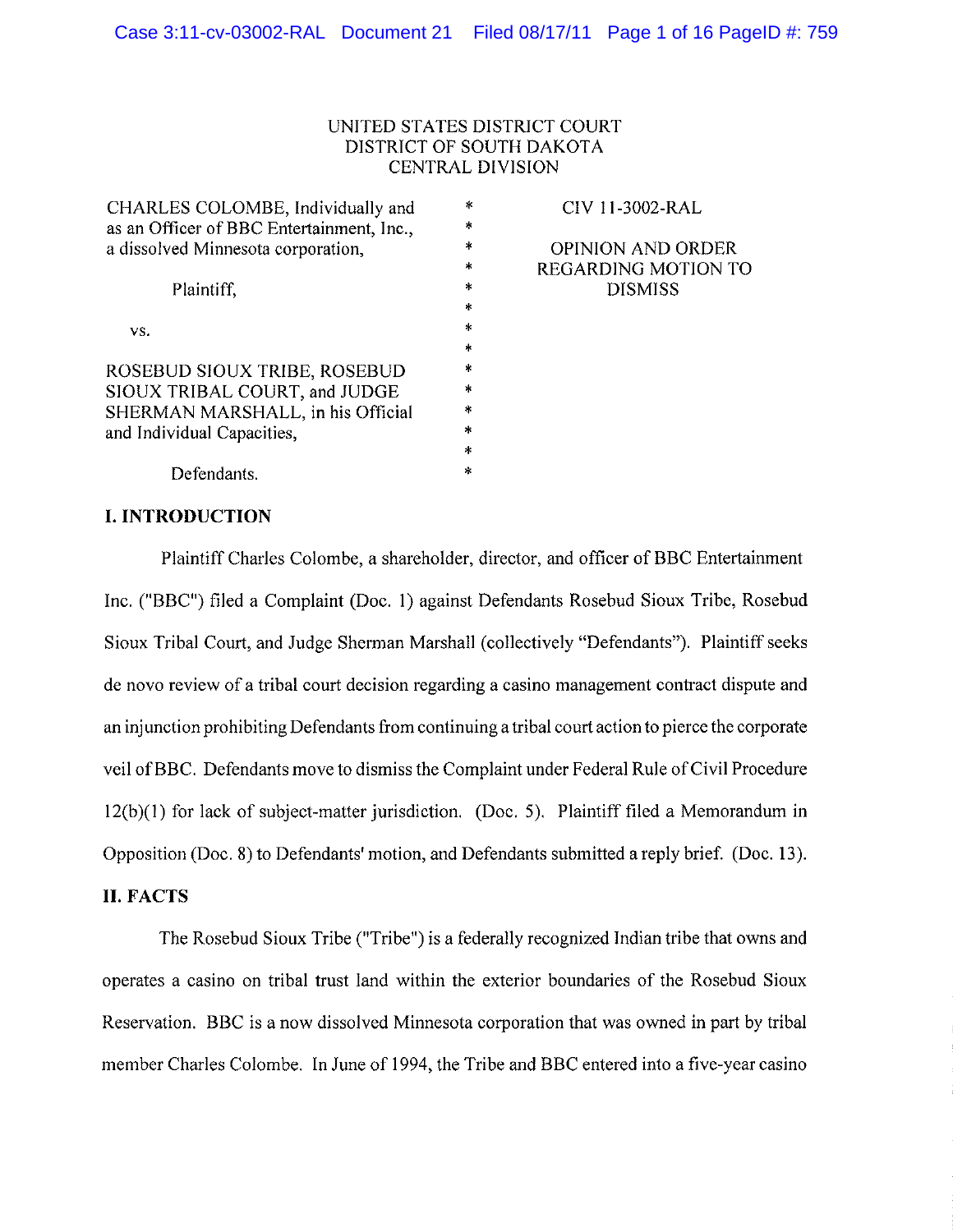management contract<sup>1</sup> ("Contract") pursuant to the Indian Gaming Regulatory Act of 1988, 25 U.S.C. §§ 2701 et seq. ("IGRA"). Article  $6.4(c)(5)$  of the Contract required that BBC fund an initial Operation Expense Reserve ("OER") account. (Doc. 9-1 at 37-38; Doc. 9-7 at 20). Although BBC never made an initial contribution to the OER account, the Tribe and BBC reached a subsequent oral agreement to contribute 7.5% of the casino's net profits to the account each month. (Doc. 9-4 at 4; Doc. 9-7 at 24-25). At conclusion of the contract, BBC withdrew \$415,857 from the OER account based on BBC's belief that it was entitled to 35% of the OER account balance, consistent with the Contract's division of net profits with 65% going to the Tribe and 35% to BBC. (Doc. 9-4 at 4).

The Tribe disputed BBC's withdrawal of the \$415,857 and brought suit against BBC in tribal court. Before Special Tribal Court Judge BJ. Jones, the Tribe argued that the oral modification concerning how to fund the OER account did not comport with IGRA and its implementing regulations. (Id. at 4-5). IGRA established a statutory basis for the regulation and operation of gaming by Indian tribes and created the National Indian Gaming Commission ("NIGC") to oversee Indian gaming. 25 U.S.C.  $\S 2702$ . Subject to the approval of the Chairman ofthe NIGC, Indian tribes may enter into management contracts for the operation and management of a tribe's gaming facilities. 25 U.S.C. § 2711. Once the NIGC Chairman has approved a casino management contract, any attempt by the parties to modify the contract is void without further Chairman approval. 25 C.F.R. 535.1. While the NIGC Chairman approved the Contract in June of 1994, he did not approve the later oral modification concerning funding the

 $\pm$  A "management contract" is "any contract, subcontract, or collateral agreement between an Indian tribe and a contractor or between a contractor and a subcontractor if such contract or agreement provides for the management of all or part of a gaming operation." 25 C.F.R. § 502.15.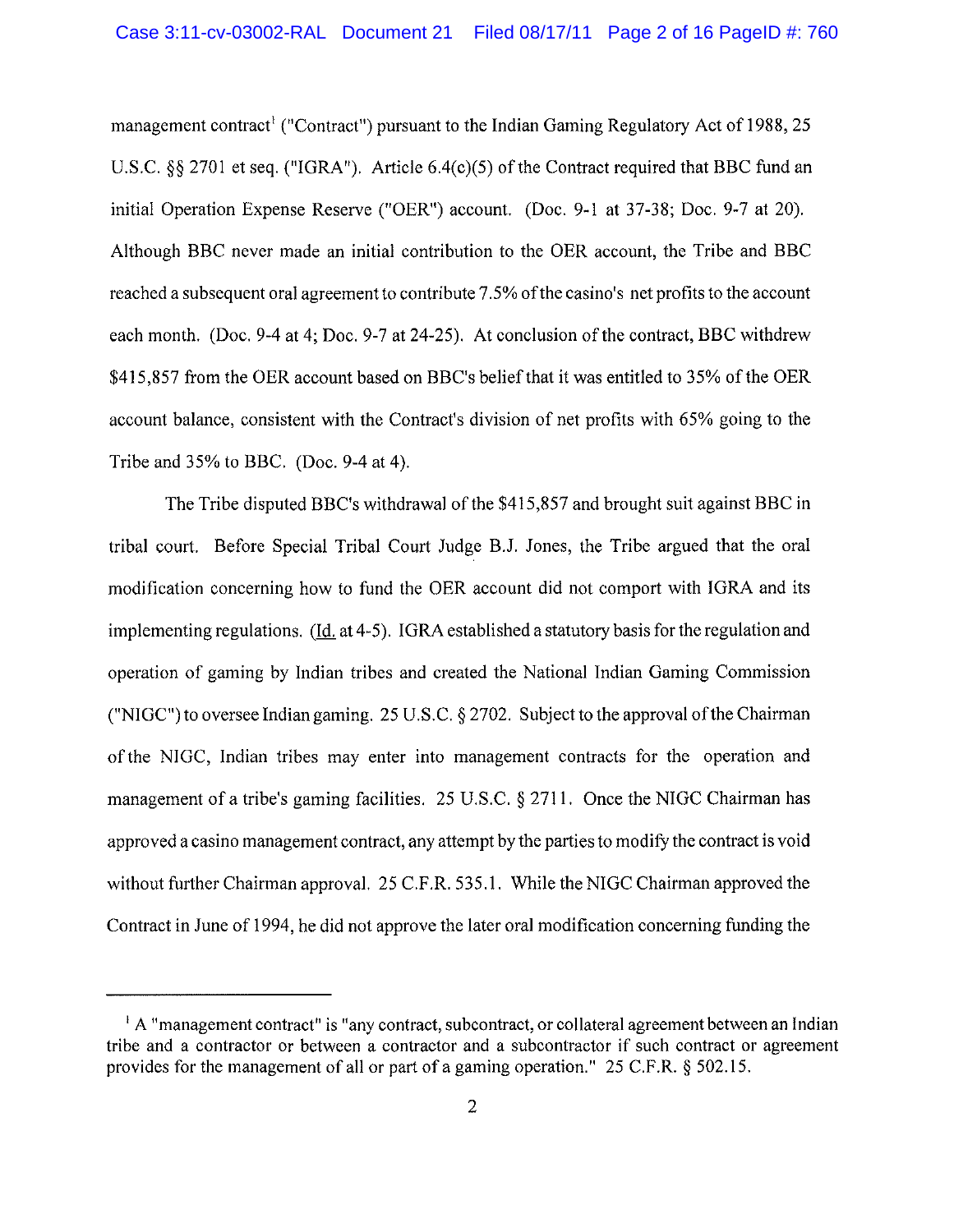OER account. (Doc. 9-1 at 6). The Tribe thus contended that the modification was void and that because BBC did not make an initial contribution to the OER account, BBC was not entitled to any of the money in the account. Judge Jones disagreed with the Tribe, instead finding that "nothing in the agreement prohibited the parties from using their respective net earnings to fund an account such as the OER account ..." (Doc. 9-2 at **II).**

The Tribe appealed Judge Jones's decision to the Supreme Court of the Rosebud Sioux Tribe. (Doc. 9-4). In its appellate brief, BBC argued that IGRA does not create a private right of action, and that jurisdiction to determine the legality of the Contract modification rested with the NIGC rather than the tribal court. (Doc. 9-3). The Rosebud Supreme Court found that the oral agreement to fund the OER account through mutual monthly contributions was void for failure to obtain the approval of the NIGC and remanded the case to Judge Jones for an accounting. (Doc. 9-4). The Court did not directly address BBC's jurisdictional argument. Id.

The Tribe subsequently sought a rehearing en bane, contending that the Rosebud Supreme Court's order remanding the case to Judge Jones contained certain mistakes of law and fact. (Doc. 9-6). The Rosebud Supreme Court granted the motion for a rehearing en bane, but limited the rehearing "to the sole issue of the appropriate remedy for BBC Entertainment Inc.'s ...breach of the management contract in regard to the funding of the [OER] account." Id. at 2. In its Optional Brief on Rehearing, BBC expressed dismay that the Rosebud Supreme Court had failed to discuss BBC's jurisdictional argument in its initial remand order, and again argued that the Court did not have jurisdiction to determine whether there had been an illegal modification of the Contract. (Doc. 9-5). Following the rehearing en bane, the Rosebud Supreme Court issued a Summary Order that affirmed the Court's earlier remand to Judge Jones without discussing BBC's jurisdictional argument. (Doc. 9-6).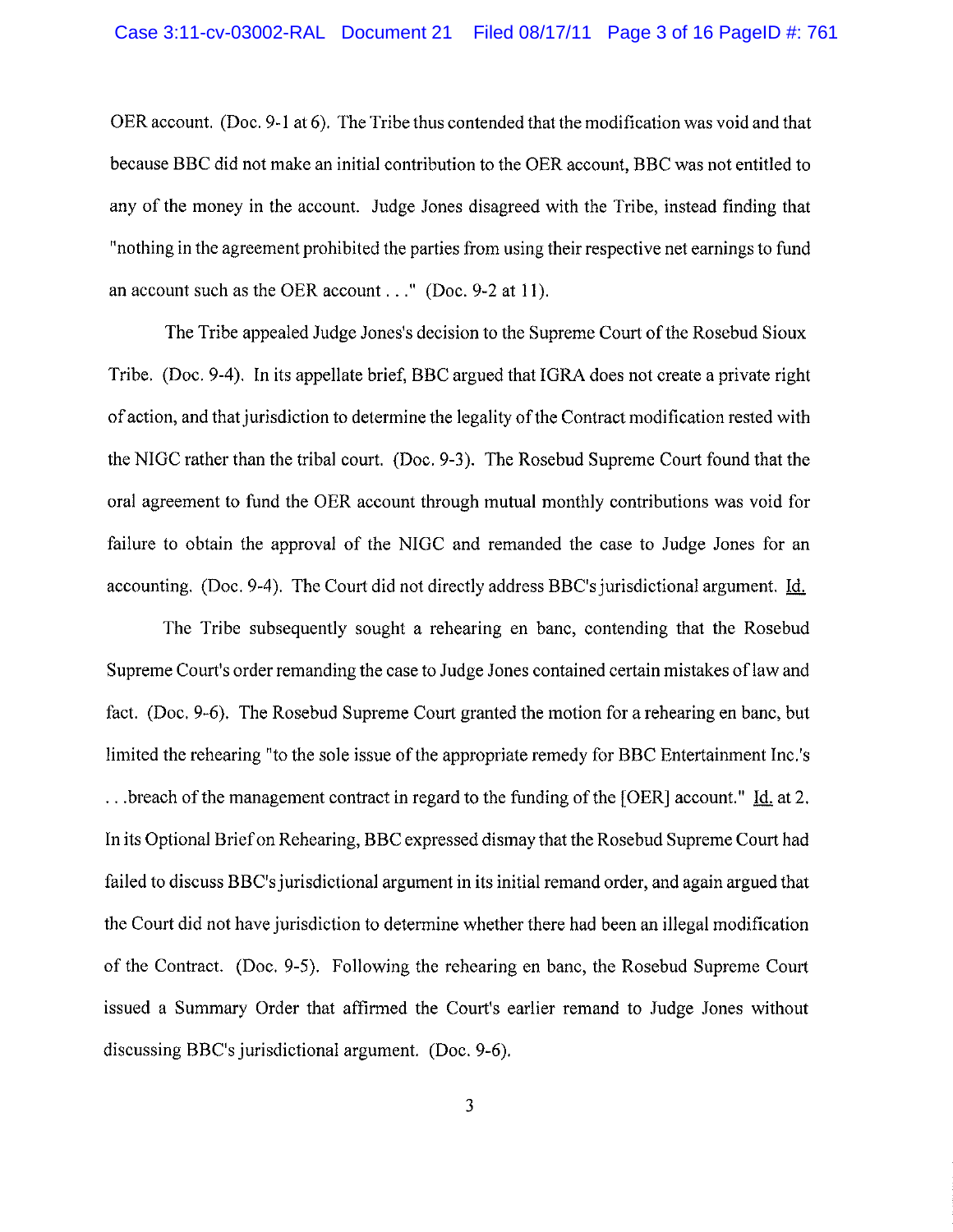On October 16, 2007, Judge Jones granted the Tribe a judgment against BBC in the amount of \$399,353.61, plus interest accrued from August 15, 1999, in the amount of \$127,793. I5. (Doc. 9-7). BBC filed a motion for a new trial (Doc. 9-9), which was denied for failure to adhere to the Rosebud Rules of Civil Procedure. (Doc. 9-10). BBC did not appeal the judgment.

On February 17,2009, the Tribe filed a tribal court complaint against BBC and two of its owners, Wayne Boyd and Charles Colombe. (Doc. 5-1). The complaint sought to pierce BBC's corporate veil and to hold Boyd and Colombe personally liable for the earlier judgment against BBC. (Doc. 5-I). On March 24, 2009, Colombe responded with a motion to dismiss arguing, among other things, that the underlying judgment against BBC was void because the tribal court violated lORA and illegally amended an NIOC approved management contract. (Doc. 5-6). Tribal Judge Sherman Marshall denied Colombe's motion to dismiss (Doc. 5-25) and later ordered Colombe to respond to written discovery by January 22, 2011. (Doc. 5-46). Colombe then filed the present complaint in federal district court.

Colombe now asks this Court to vacate the October 16, 2007 judgment against BBC on the grounds that the tribal court had no jurisdiction to find that there had been an illegal modification of the Contract and that the IGRA created no private right of action for the Tribe to bring against BBC. Colombe also seeks a judgment on the merits finding that BBC did not violate the Contract. Finally, Colombe seeks an injunction against Defendants from continuing any litigation against Colombe that relates to the October 16, 2007 judgment. Defendants have filed a Motion to Dismiss, arguing that this Court does not have subject matter jurisdiction over the case, that Defendants have not waived their sovereign immunity, and that Colombe has failed to exhaust his tribal court remedies.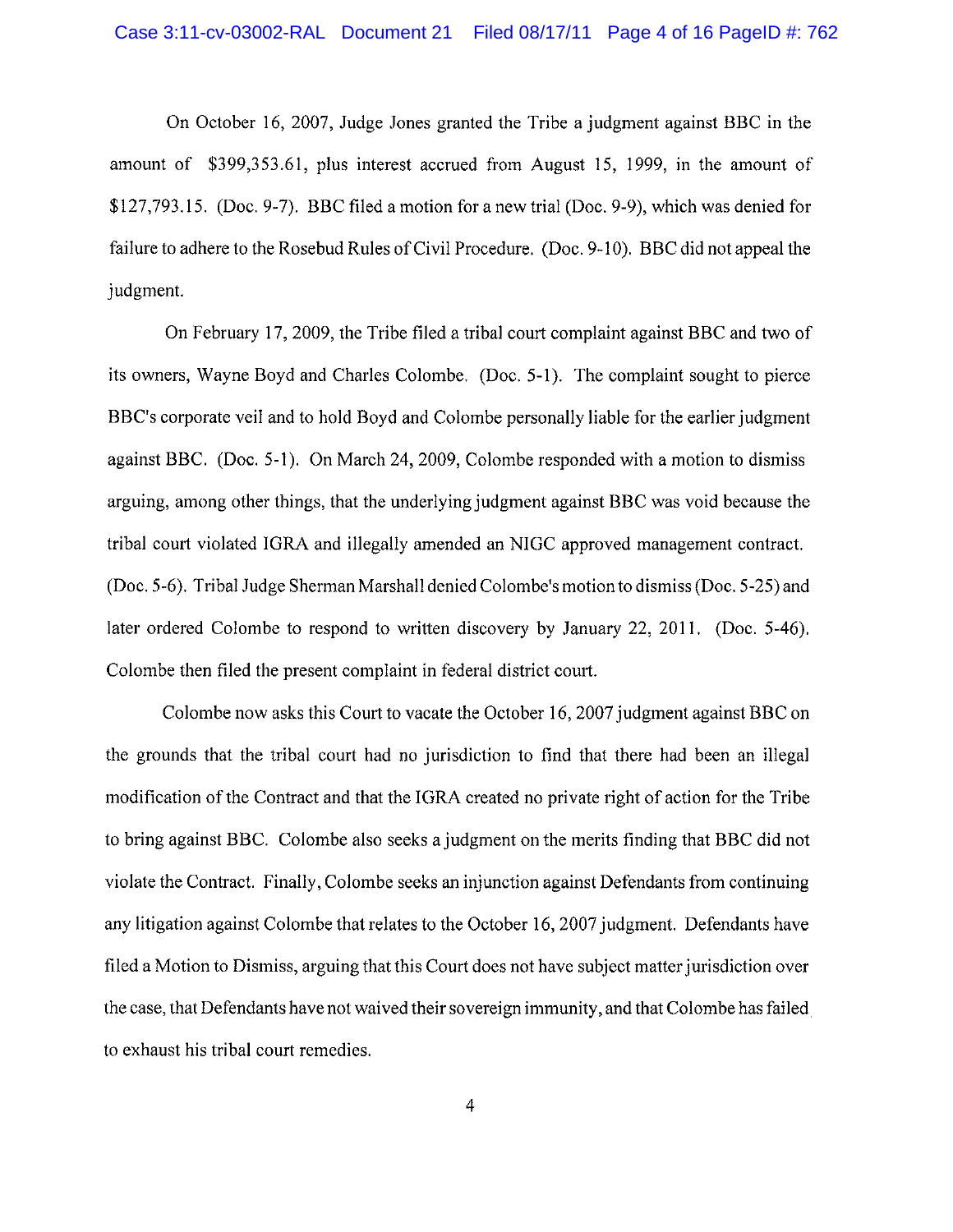### **III. DISCUSSION**

## **A. Colombe's Right to Pursue Claims in the Name ofBBC**

As a preliminary matter, this Court must determine whether Colombe has standing to assert claims in the name of BBC, a dissolved Minnesota corporation. Minnesota Statute § 302A.783 provides that "[a]fter a corporation has been dissolved, any of its former officers, directors, or shareholders may assert or defend, in the name of the corporation, any claim by or against the corporation." Minn. Stat. § 302A.783; see also Firstcom, Inc. v. Owest Corp., No. Civ. 04-995 ADM/AJB, 2004 WL 1402564, at \*2 (D. Minn. June 21, 2004) ("The text of [section 302A.783] is clear and unambiguous: former shareholders may assert *any* claim in the name of the corporation. "). Because BBC was dissolved and Colombe was a shareholder, director, and officer of BBC, he has standing to maintain the present action.

#### **B. Subject Matter Jurisdiction**

"Federal courts are courts of limited jurisdiction." Myers v. Richland Cnty., 429 F.3d 740,745 (8th Cir. 2005) (citation omitted). Here, no diversity of citizenship exists under 28 U.S.C. § 1332 because Indian tribes are neither foreign states nor citizens of any state. See Gaming World Int'l v. White Earth Band of Chippewa Indians, 317 F.3d 840, 847 (8th Cir. 2003). Federal subject matter jurisdiction under 28 U.S.C. § 1331 requires the presence of a federal question. 28 U.S.C. § 1331; Oglala Sioux Tribe v. C & W Enter., Inc., 487 F.3d 1129, 1130 (8th Cir. 2007) (citing Arbaugh v. Y & H Corp., 546 U.S. 500, 513 (2006)). Section 1331 provides that "[t]he district courts shall have original jurisdiction of all civil actions arising under the Constitution, laws, or treaties of the United States." 28 U.S.C. § 1331. Courts generally consider a claim to have arisen under federal law "ifa federal cause of action appears on the face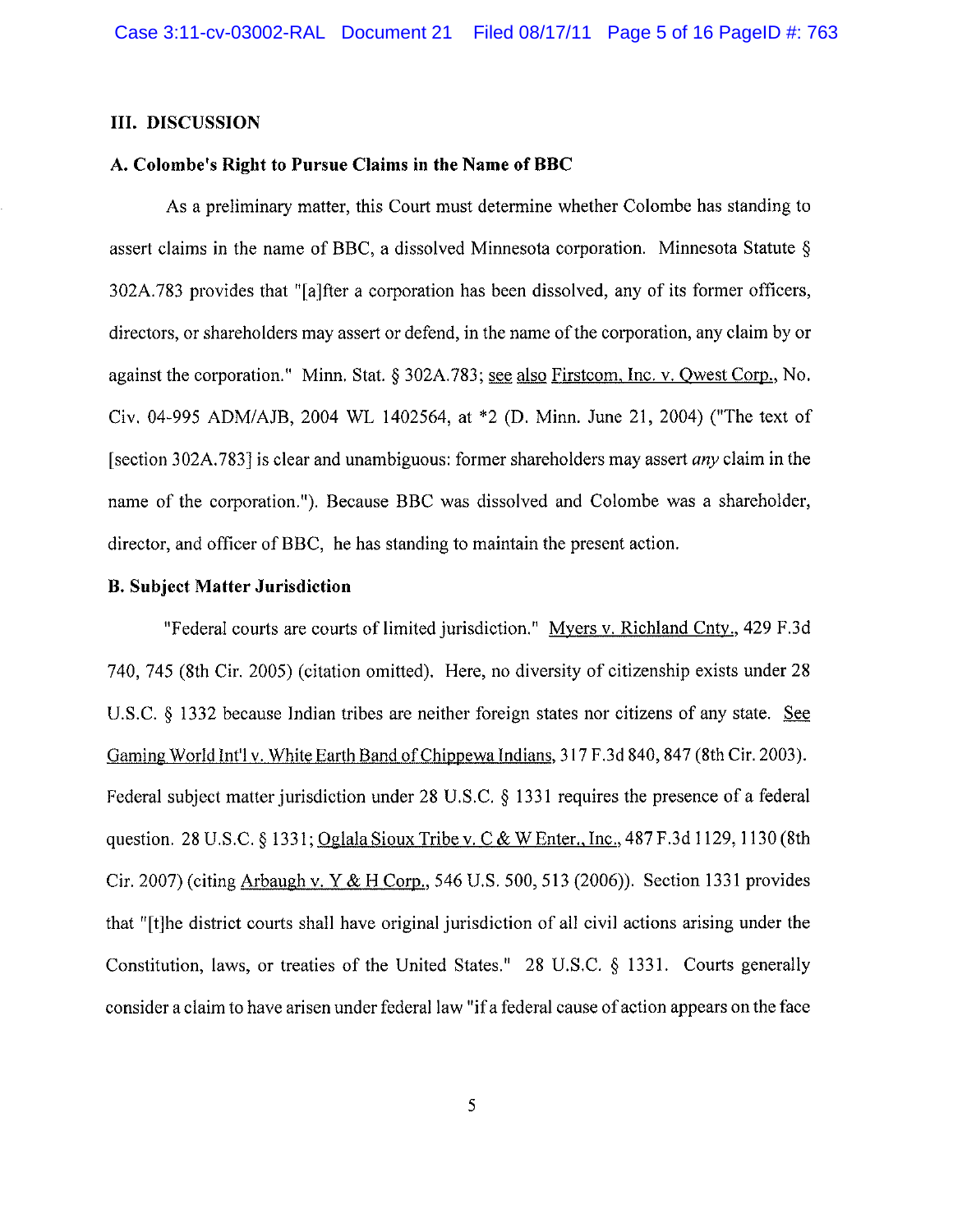[of] a well-pleaded complaint." Oglala Sioux Tribe, 487 F.3d at 1131 (citing Oklahoma Tax Comm'n v. Graham, 489 U.S. 838, 840-841 (1989)).

Colombe, relying principally on Nat'l Farmers Union Ins. Co. v. Crow Tribe of Indians, 471 U.S. 845 (1985), contends that the Court has jurisdiction under § 1331 because he is asserting that federal law has divested the Tribe of jurisdiction to determine whether the Contract was illegally modified. In Nat'l Farmers Union, a member of an Indian tribe obtained a default judgment against a non-Indian school district in tribal court. Id. at 847-48. The school district and its insurer then filed an action in federal district court seeking to enjoin the tribal member from executing on the default judgment. Id. at 848. The school district and its insurer contended that "the right which they assert-a right to be protected against an unlawful exercise of Tribal Court judicial power-has its source in federal law because federal law defines the outer boundaries of an Indian tribe's power over non-Indians." Id. at 851.

The United States Supreme Court in Nat'l Farmers Union found that the district court was correct in concluding that a federal court "may determine under § 1331 whether a tribal court has exceeded the lawful limits of its jurisdiction." Id. at 853. The Court explained:

> Because petitioners contend that federal law has divested the Tribe of this aspect of [civil jurisdiction], it is federal law on which they rely as a basis for the asserted right of freedom from Tribal Court interference. They have, therefore, filed an action 'arising under' federal law within the meaning of § 1331.

Id. at 852-53.

The United States Court of Appeals for the Eighth Circuit has applied the principles of Nat'l Farmers Union in a number of cases, two of which are particularly pertinent to the present action. See Gaming World Int'l, 317 F.3d 840; Bruce H. Lien Co. v. Three Affiliated Tribes, 93 F.3d 1412 (8th Cir. 1996). The Bruce H. Lien case involved a casino management contract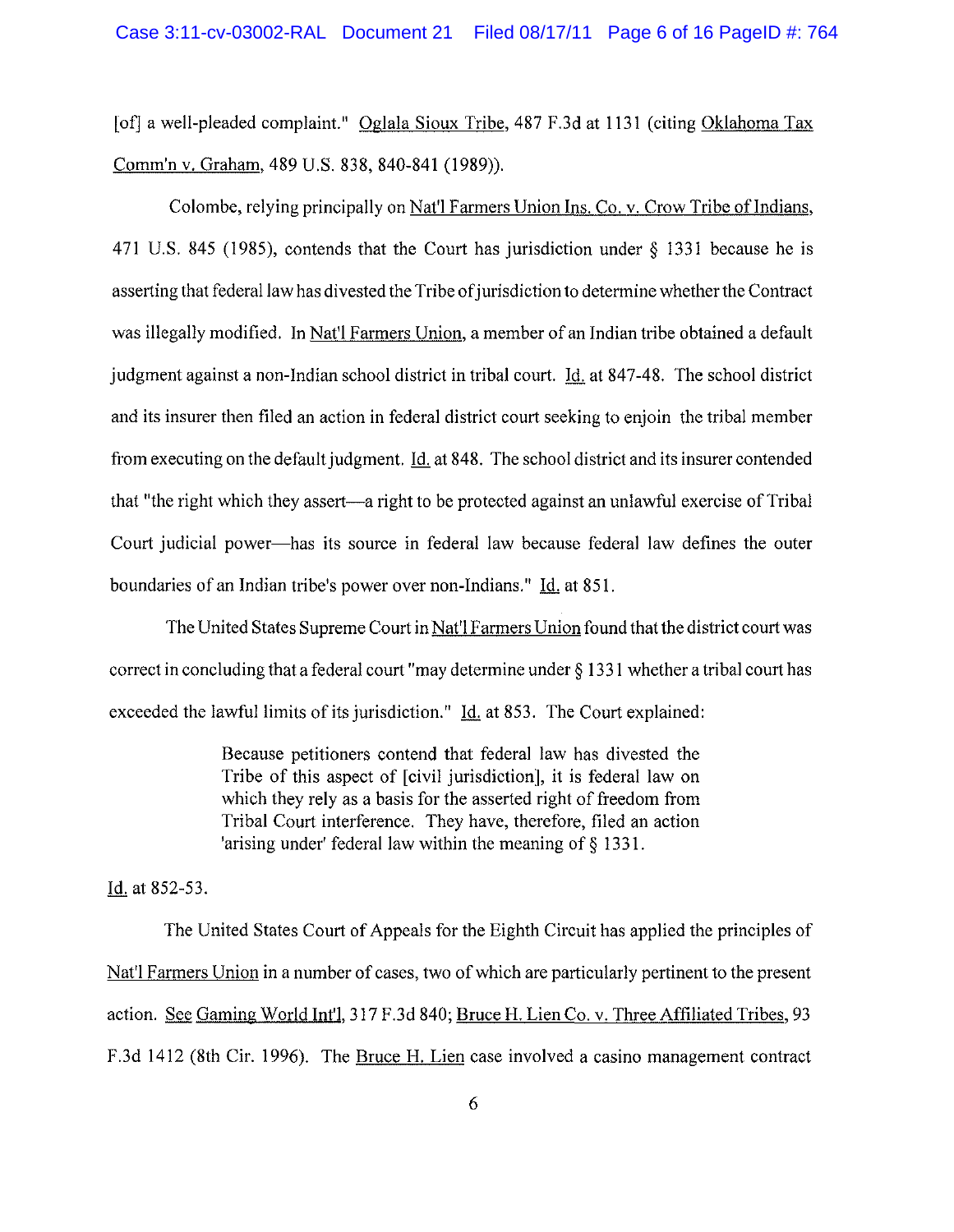between a company and an Indian tribe. Bruce H. Lien, 93 F.3d at 1414. After a disagreement over the management contract arose, the company filed a demand for arbitration. Id. at 1415. The Tribe responded by filing an action in tribal court seeking a declaration that the management contract was void under tribal law and seeking an injunction to enjoin the arbitration proceedings until the tribal court had an opportunity to rule on the Tribe's complaint. Id. at 1415-I6. Following a failed attempt to have the tribal court action dismissed for lack of jurisdiction, the company filed suit in federal district court requesting a preliminary injunction to enforce the arbitration proceedings. Id. at 14I6. The Tribe moved to dismiss the federal action for lack of subject matter jurisdiction, claiming that the Tribe had not waived its sovereign immunity and that the company had failed to exhaust tribal remedies. Id.

On appeal, the Eighth Circuit found that the district court had properly exercised federal question jurisdiction over the matter. Id. at 142I. The Court stated:

> While the issue of the contract's validity does not raise a federal question per se, certainly there are aspects of the dispute which do. Particularly where the entire association between the parties (and their various disputes) arise under IGRA, and where the management agreement at issue, once approved, remains so until disapproved by the NIGC. Further, this case is being directed to the Tribal Court and exhaustion within that system. The existence of tribal jurisdiction itself presents a federal question within the scope of 28 U.S.C. § 1331.

Id. (citing Iowa Mut. Ins. Co.v. LaPlante, 480 U.S. 9,15 (1987); Nat'l Farmers Union, 471 U.S. at 852-53).

The Eighth Circuit encountered similar issues in Gaming World. In Gaming World, a Delaware corporation entered into a casino management contract with an Indian tribe. Gaming World, 317 F.3d at 842. Sometime thereafter, the Tribe terminated the contract and filed an action in tribal court seeking a declaration that the contract was void for failure to obtain proper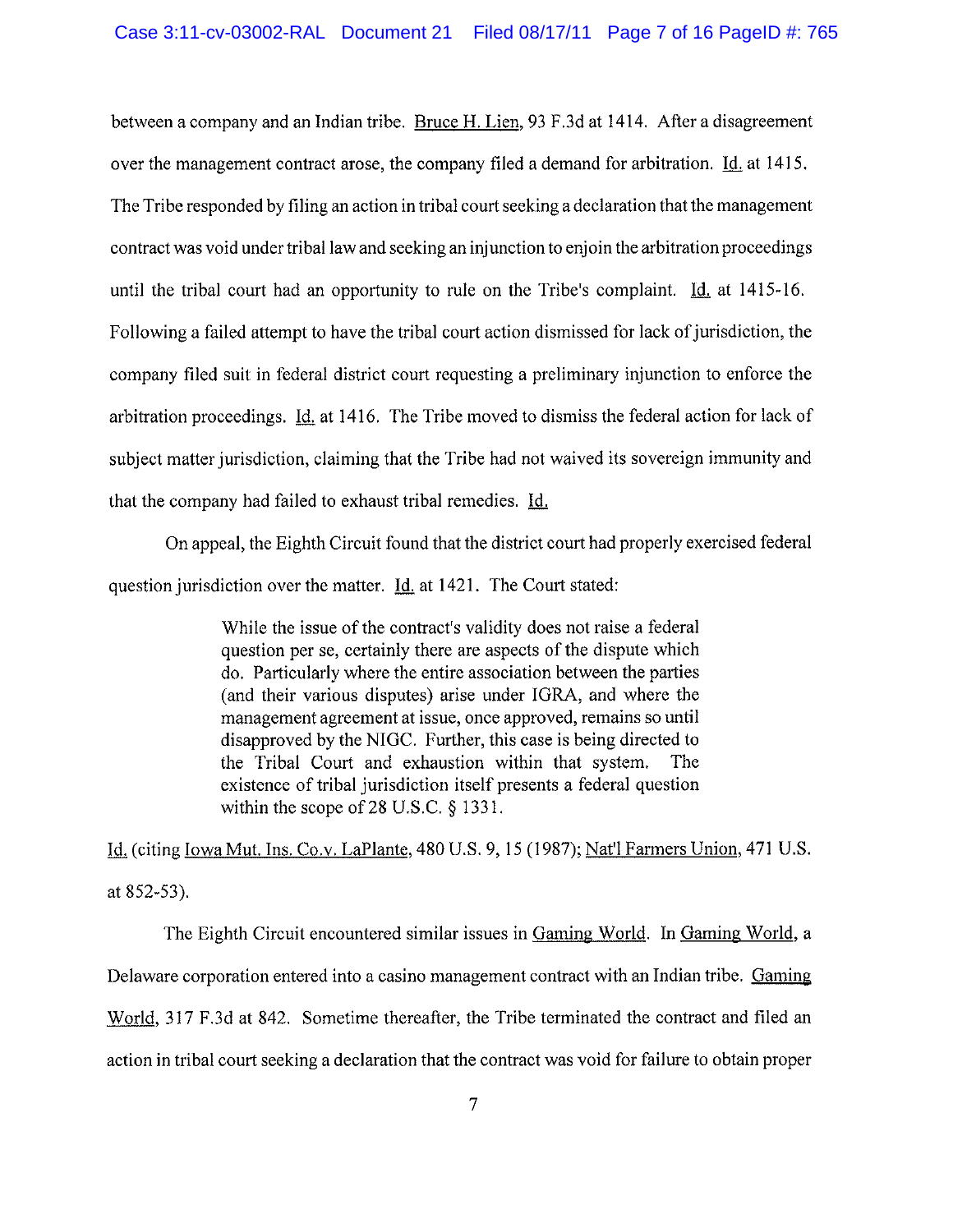federal approval. Id. at 845-846. The corporation filed a response challenging the tribal court's jurisdiction and denying the tribe's allegations. Id. at 846. One month later, the corporation commenced litigation in federal district court seeking a declaratory judgment of the contract's validity and an order compelling arbitration. Id. The Tribe appeared in federal district court, disputed the validity of the contract, and asserted that the district court lacked subject matter jurisdiction. Id. After the district court found that it had jurisdiction under § 1331 and ordered the parties to arbitrate, the Tribe appealed. Id.

The EighthCircuit in Gaming World determined that the corporation's action arose under federal law because it raised issues concerning the scope of tribal jurisdiction. Id. at 848. The Court compared the jurisdictional facts in Gaming World to those in Bruce H. Lien, and noted that both cases involved federal court challenges to a tribal court's jurisdiction. Id. "[A]n action filed in order to avoid tribal jurisdiction," the Court explained, "necessarily asserts federal law." Id. (citing Nat'l Farmers Union,  $471$  U.S. at  $853$ ).<sup>2</sup>

<sup>&</sup>lt;sup>2</sup> The Court in Gaming World also identified a second basis for federal question jurisdiction. The Court explained that, in terms of federal question jurisdiction, "there is a significant distinction between ordinary contract disputes involving Indian tribes, and those raising issues in an area of extensive federal regulation." Id. at 847 (citations omitted). By way of illustration, the Court observed that in Comstock Oil & Gas, Inc. v. Ala. & Coushatta Indian Tribes, 261 F.3d 567 (5th Cir. 200 I), the Fifth Circuit found that the "'extensive regulatory scheme' governing tribal oil and gas leases conferred federal jurisdiction over a contract dispute between a tribe and two oil companies." Gaming World, 317 F.3d at 848 (citing Comstock, 261 F.3d at 574-75). The Court determined that "the regulatory scope of IGRA is similarly far reaching in its supervisory power over Indian gaming contracts." Id. Because the complaint in Gaming World raised issues under the "extensive regulatory framework of IGRA," it was more than a routine contract action and was sufficient to invoke federal question jurisdiction. Id.; see also Tamiami Partners v. Miccosukee Tribe ofindians, 63 F.3d 1030, 1047 (11th Cir. I995)(concluding that IGRA and NIGC regulations are incorporated into casino management contracts by law); William C. Canby, American Indian Law in a Nutshell 371 (5th ed. 2009) ("Claims based on management contracts have generally been held to arise under federal law for purposes of federal jurisdiction. ").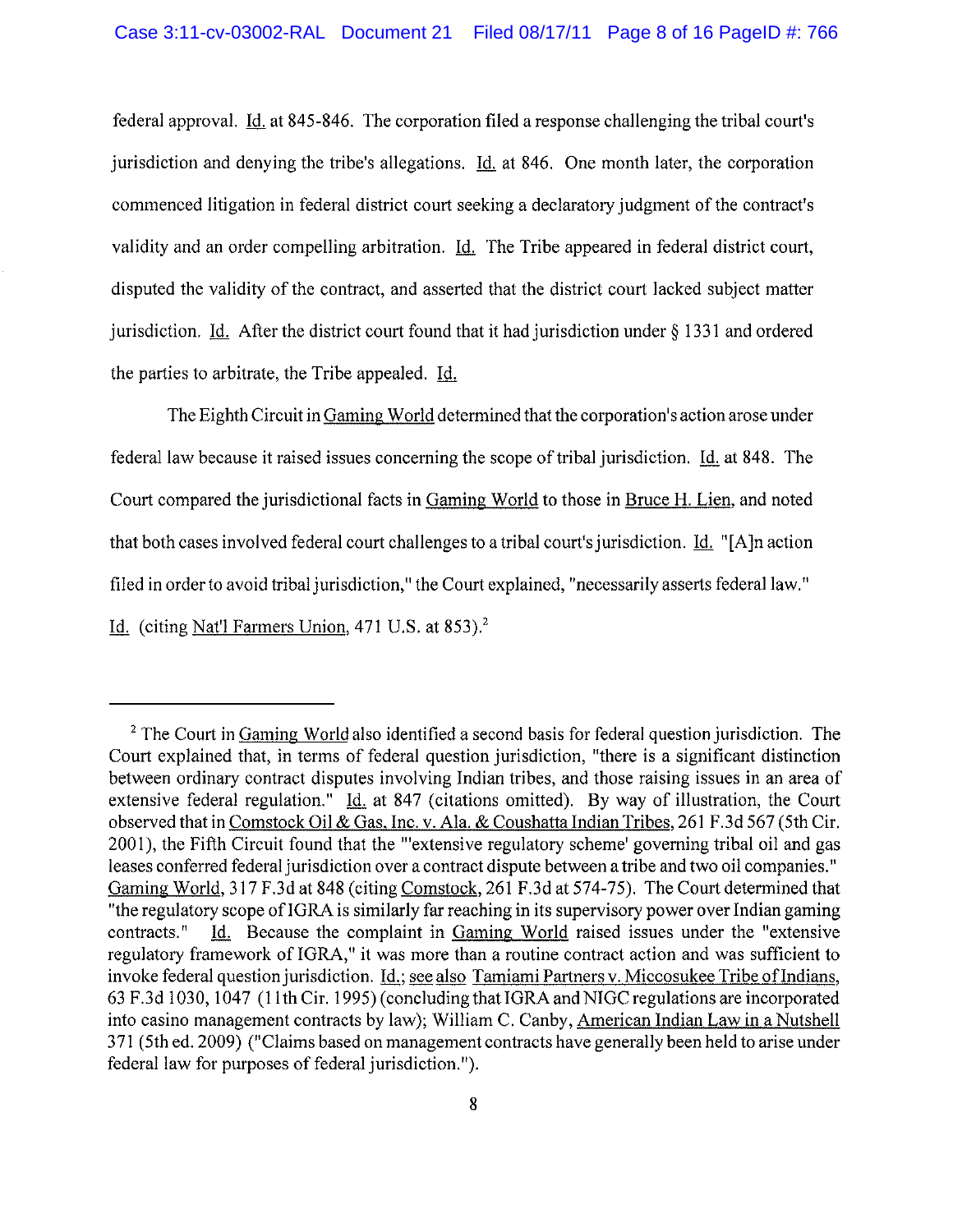Nat'l Farmers Union and its Eighth Circuit progeny make clear that the interpretation of federal law plays a critical role in the resolution of cases that involve the question of whether a tribal court has overstepped the boundaries of its jurisdiction. Here, the gravamen of Colombe's complaint is that certain provisions of IGRA and NIGC regulations have divested the Tribe of jurisdiction to determine whether there was an illegal modification of the management contract. Colombe thus has filed an action "arising under" federal law within the meaning of  $\S$  1331. See Nat'l Farmers Union, 471 U.S. at 853; Gaming World, 317 F.3d at 848 ("It is well established that the scope of tribal court jurisdiction is a matter of federal law."); TTEA v. Ysleta Del Sur Pueblo, 181 F.3d 676, 683 (5th Cir. 1999) (court had jurisdiction to determine whether tribal court properly exercised jurisdiction over 25 U.S.C. § 81 claim); Kerr-McGee Com. v. Farley, 115 F.3d 1498, 1501 (10th Cir. 1997) ("The scope of a tribal court's jurisdiction is a federal question over which federal district courts have jurisdiction."); Bruce H. Lien, 93 F.3d at 1421-22; Oglala Sioux Tribe v. C & W Enters., 516 F.Supp.2d 1039, 1042 (D.S.D. 2007) ("Both National Farmers Union and Bruce Lien recognize that because tribal sovereignty is limited only by federal law, any challenges to the tribal court's jurisdiction necessarily arises under federal law."); Canby, supra at 244 (5th ed. 2009) (explaining that as a consequence of National Farmers Union, "anyone asserting an absence of tribal power under federal statute, treaty, or the 'common law' of federal Indian law has an entree into federal court.").

## **C. Sovereign Immunity**

A motion to dismiss on sovereign immunity grounds may be analyzed under Rule 12(b)(I). Hagen v. Sisseton-Wahpeton Cmty. ColI., 205 F.3d 1040, 1043 (8th Cir. 2000). However, the question of whether the Tribe's sovereign immunity bars Colombe from bringing this suit is a jurisdictional issue separate from subject matter jurisdiction. See In re Prairie Island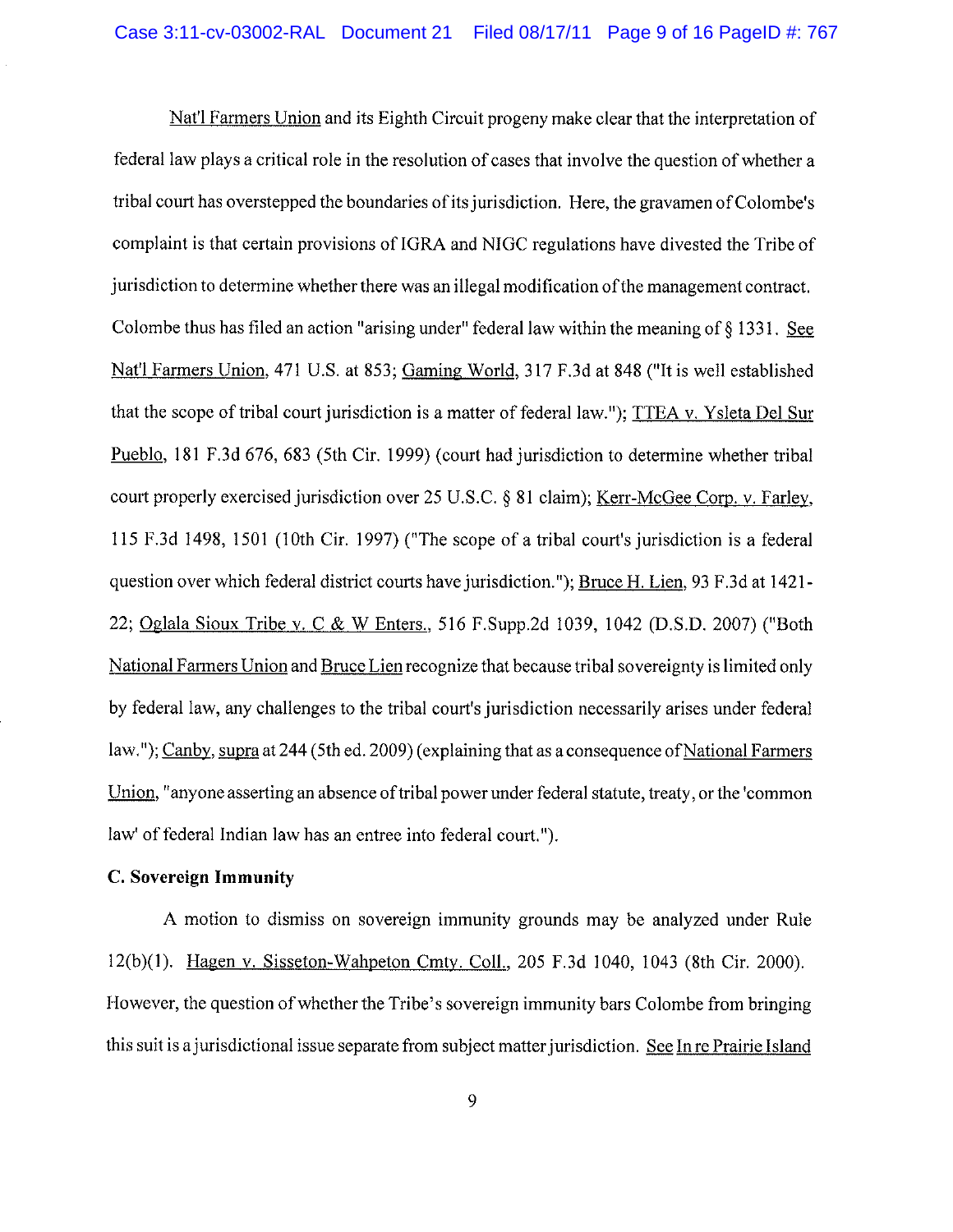Dakota Sioux, 21 F.3d 302, 305 (8th Cir. 1994) ("We find, therefore, that sovereign immunity is <sup>a</sup> jurisdictional consideration separate from subject matter jurisdiction ..."); Calvello v. Yankton Sioux Tribe, 899 F. Supp. 431, 435 (D.S.D. 1995) (determining first that the court had subject matter jurisdiction and then noting that "[t]he Court must next consider, however, the separate jurisdictional issue of whether [the plaintiff's] suit against the Tribe is barred by the doctrine of sovereign immunity.").

"Indian tribes have long been recognized as possessing the common-law immunity from suit traditionally enjoyed by sovereign powers." Amerind Risk Mgmt. Corp. v. Malaterre, 633 F.3d 680, 685 (8th Cir. Feb. 25, 2011) (quoting Santa Clara Pueblo v. Martinez, 436 U.S. 49, 58  $(1978)$ . "Thus, as a matter of federal law, an Indian tribe is subject to suit only where Congress has authorized the suit or the tribe has waived its immunity." Id. (quoting Kiowa Tribe of Okla. V. Mfg. Techs., Inc., 523 U.S. 751, 754 (1998)). "A waiver of sovereign immunity may not be implied, but must be unequivocally expressed by either the Tribe or Congress." Id. (quoting Rupp v. Omaha Indian Tribe, 45 F.3d 1241, 1244 (8th Cir. 1995».

While a tribe may waive its sovereign immunity by contract, it must do so with the "requisite clarity." See C & L Enters., Inc. v. Citizen Band of Potawatomi Indian Tribe, 532 U.S. 411,418 (2001) ("[T]o relinquish its immunity, a tribe's waiver must be clear.") (citations omitted). This does not mean, however, that the contract must contain "'magic words' stating that the tribe hereby waives its sovereign immunity." Rosebud Sioux Tribe v. Val-U Constr. Co. of S.D., 50 F.3d 560, 563 (8th Cir. 1995);Sokaogon Gaming Enter. v. Tushie-Montgomery Ass'n, 86 F.3d 656, 660 (7th Cir. 1996) (explaining that a tribe may waive its sovereign immunity in a contract without actually using the words "sovereign immunity."); Canby, supra at 110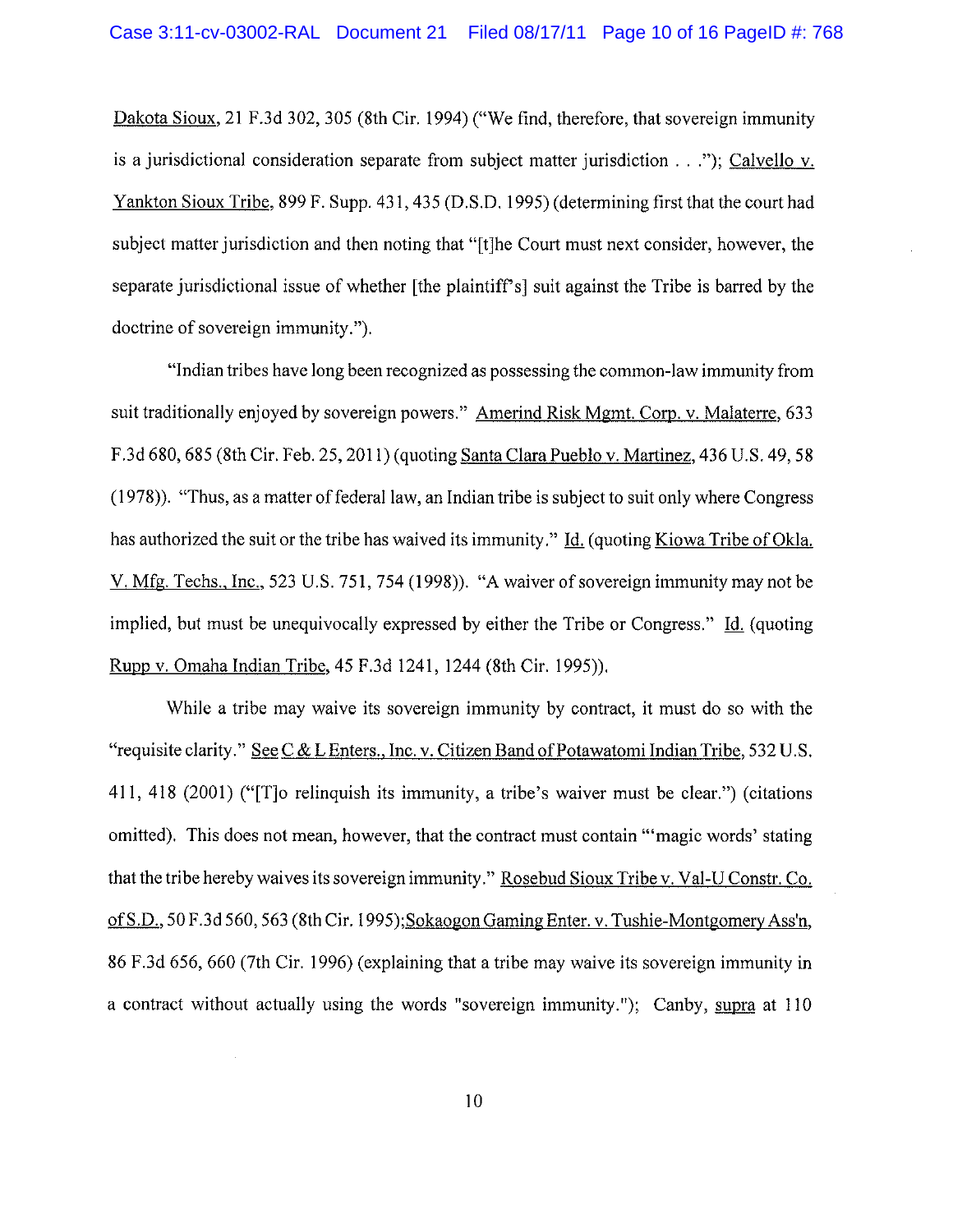("Although the intention to waive must be clear, the waiver need not include the precise term "sovereign immunity.").

In  $C&$  L Enterprises, the Supreme Court found that a tribe waived its sovereign immunity by entering into a standard form construction contract that contained a provision requiring arbitration of all claims "arising out of or relating to the Contract" and provided that any arbitration awards could be reduced to judgment in "accordance with applicable law in any court having jurisdiction thereof." C& L Enterprises, 532 U.S. at 418-419. The Eighth Circuit reached a similar result in Val-U Construction. See Val-U Constr., 50 F.3d at 562 (finding that the following language in a contract was a clear expression of waiver of a tribe's sovereign immunity: "All questions of dispute under this Agreement shall be decided by arbitration in accordance with the Construction Industry Arbitration Rules of the American Arbitration Association.").

Article 21 of the Contract at issue provides in pertinent part:

Should litigation be necessary to enforce the obligations of this agreement, the parties agree that such litigation shall not be brought in the courts of any state. Instead, access to the courts, shall be as follows:

(a) Any litigation relating to a dispute over the terms, rights or obligations set forth in this agreement shall first be initiated in Rosebud Sioux Tribal Court.

(b) The parties agree that in the event of a dispute requiring court intervention, either party may apply to the Tribal Court for appointment of a special judge to preside over any such disputes. The Tribal Court shall immediately appoint such special judge to preside over disputes involving this contract or the management of the project. The special judge must be approved by both parties to this agreement prior to presiding over the case or controversy. The special judge must be law trained, and the parties hereto will share equally in any compensation to be paid to the special judge incurred in the course of his duties on the case.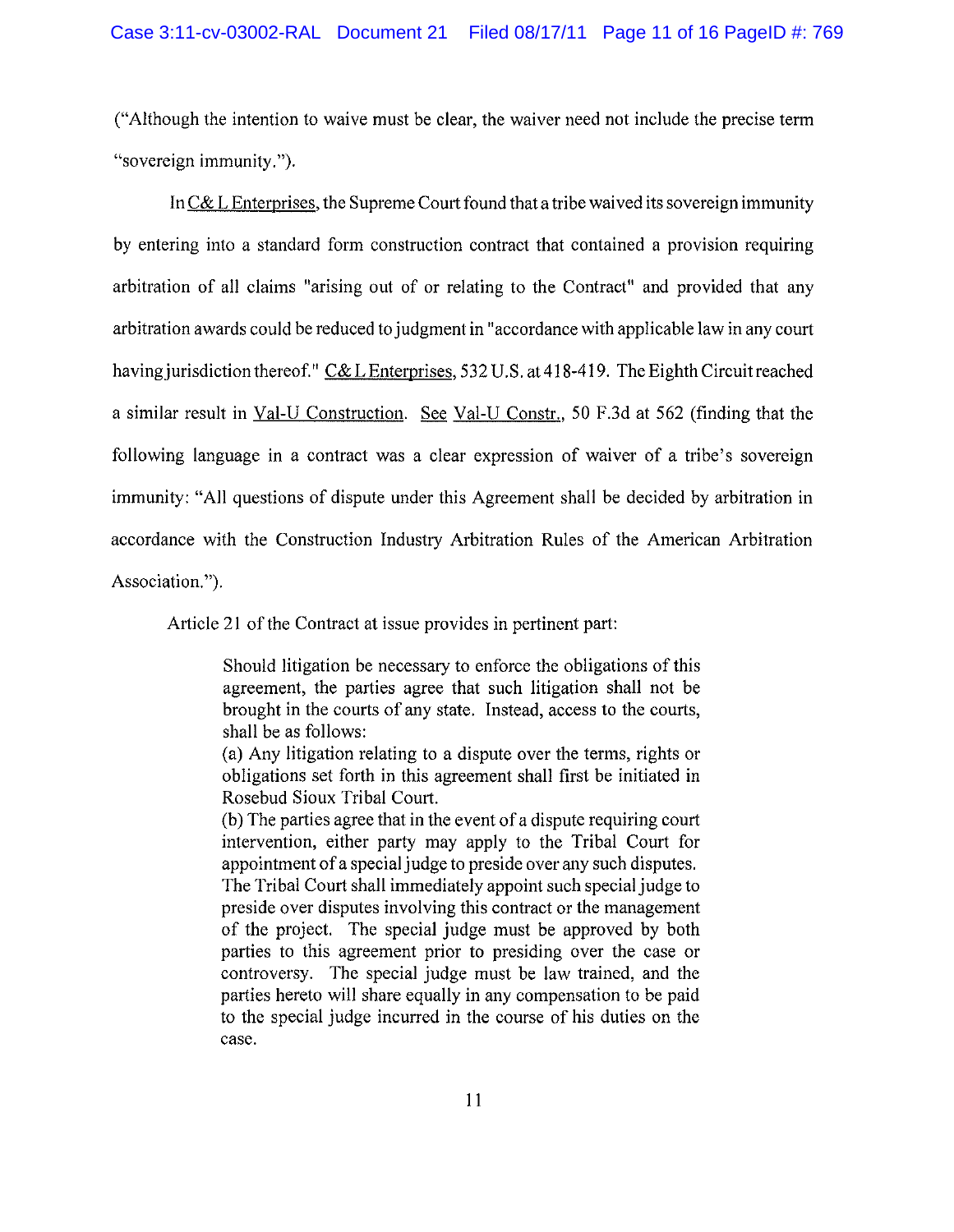(c) Should either party request the appointment of a special judge to hear a dispute or settle a controversy, said judge must be agreed upon by both parties and selected and appointed within seven days of the application by either party. The parties may waive or extend the time limit included herein by mutual agreement.

(d) With the use of the special judge as provided herein, the Rosebud Sioux Tribal Court shall have initial jurisdiction over all disputes arising with respect to this contract, subject only to those exceptions as set forth in subparts (f) and (g) hereto.

(e) Regular appeals from the decisions ofthe special judge for the Rosebud Sioux Tribal Court shall be taken as provided in the Rosebud Sioux Tribal Rules of Appellate Procedure.

(f) The jurisdiction of the Rosebud Sioux Tribal Court system with respect to disputes related to this contract, shall extend through the Tribal Trial Court and Appellate Court level. Tribal Court remedies must be exhausted before any party may initiate suit in Federal Court (except as set forth herein and in Section (g) below). Once Tribal Court remedies have been exhausted, the jurisdiction of the Tribal Court shall cease, permitting any party to bring suit before the United States Federal District Court, and Tribal Court jurisdiction will terminate for purposes of allowing the Federal Court to entertain a de novo review of the case on its merits. The parties hereto expressly intend that the Federal Court shall not be limited to a review of Tribal Court jurisdiction, but shall hear the case on its underlying merits on a de novo basis. The Federal Court may enter such relief on the merits of the controversy as it deems just and equitable, or as properly requested by either party. Upon adoption and execution of this contract, the provisions of this section shall be considered as an amendment to the tribal judicial code, applying solely to disputes arising under this contract and establishing the jurisdiction of the Rosebud Sioux Tribal Court as set forth herein with respect to disputes under this contract.

(Doc. 9-1 at  $63-65$ ). The plain language of the Contract contains a waiver of sovereign immunity upon exhaustion of tribal court remedies. Section  $(f)$  of Article 21 makes clear that either party to the Contract may bring suit in federal district court to obtain a de novo review of the dispute on its merits, following exhaustion of tribal court remedies. By agreeing to be subject to suit in federal district court, a tribe agrees to waive its sovereign immunity. See Sokaogon Gaming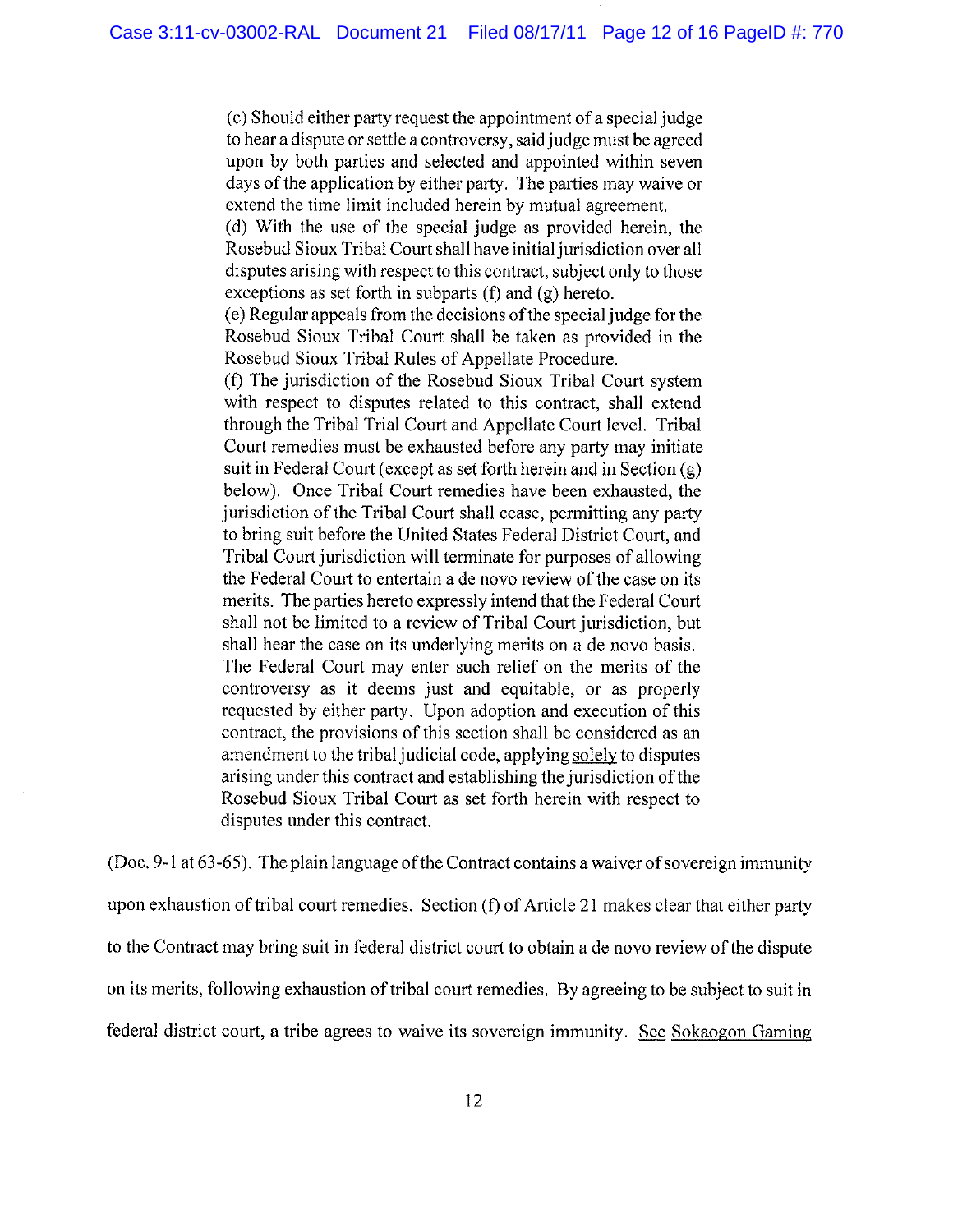Enter., 86 F.3d at 659 ("To agree to be sued is to waive any immunity one might have from being sued."); Val-U Constr., 50 F.3d at 562 (explaining that by agreeing to the arbitration clause and its provisions for dispute resolution, the tribe clearly intended to waive its sovereign immunity, as "[b]y definition such disputes could not be resolved by arbitration if one party intended to assert sovereign immunity as a defense. ") (citation omitted).

Defendants argue, however, that the waiver of sovereign immunity contained in Article 21 ofthe Contract is void for failure to comply with section 4-2-1 ofthe Rosebud Sioux Tribe's Law and Order Code. Section 4-2-1 states:

> SOVERElGN IMMUNITY-Except as required by federal law or the Constitution and bylaws ofthe Tribe or specifically waived by a resolution or ordinance of the Tribal Council making specific reference to such, the Rosebud Sioux Tribe and its officers and employees shall be immune from suit in any civil action for any liability arising from the performance of their official duties.

(Doc.  $13-1$ ). This unequivocal language makes clear that a waiver of sovereign immunity must comport with the requirements of section 4-2-1 to be valid.

For a waiver of sovereign immunity to be effective it must comply with tribal law. See Memphis Biofuels, LLC v. Chickasaw Nation Indus., 585 F.3d 917, 922 (6th Cir. 2009) (tribal corporation's contract containing express waiver of sovereign immunity was ineffective without approval of the board by resolution, as required by tribal law); Sanderlin v. Seminole Tribe of Fla., 243 F.3d 1282, 1288 (11th Cir. 2001) (rejecting argument that tribal official had authority to waive immunity because" [s]uch a finding would be directly contrary to the explicit provisions of the Tribal Constitution"); Winnebago Tribe of Neb. v. Kline, 297 F. Supp. 2d 1291, 1303 (D. Kan. 2004) ("[F]or a waiver of sovereign immunity to be effective, the waiver must be in compliance with tribal law."); World Touch Gaming v. Massena Mgmt. Corp., 117 F. Supp. 2d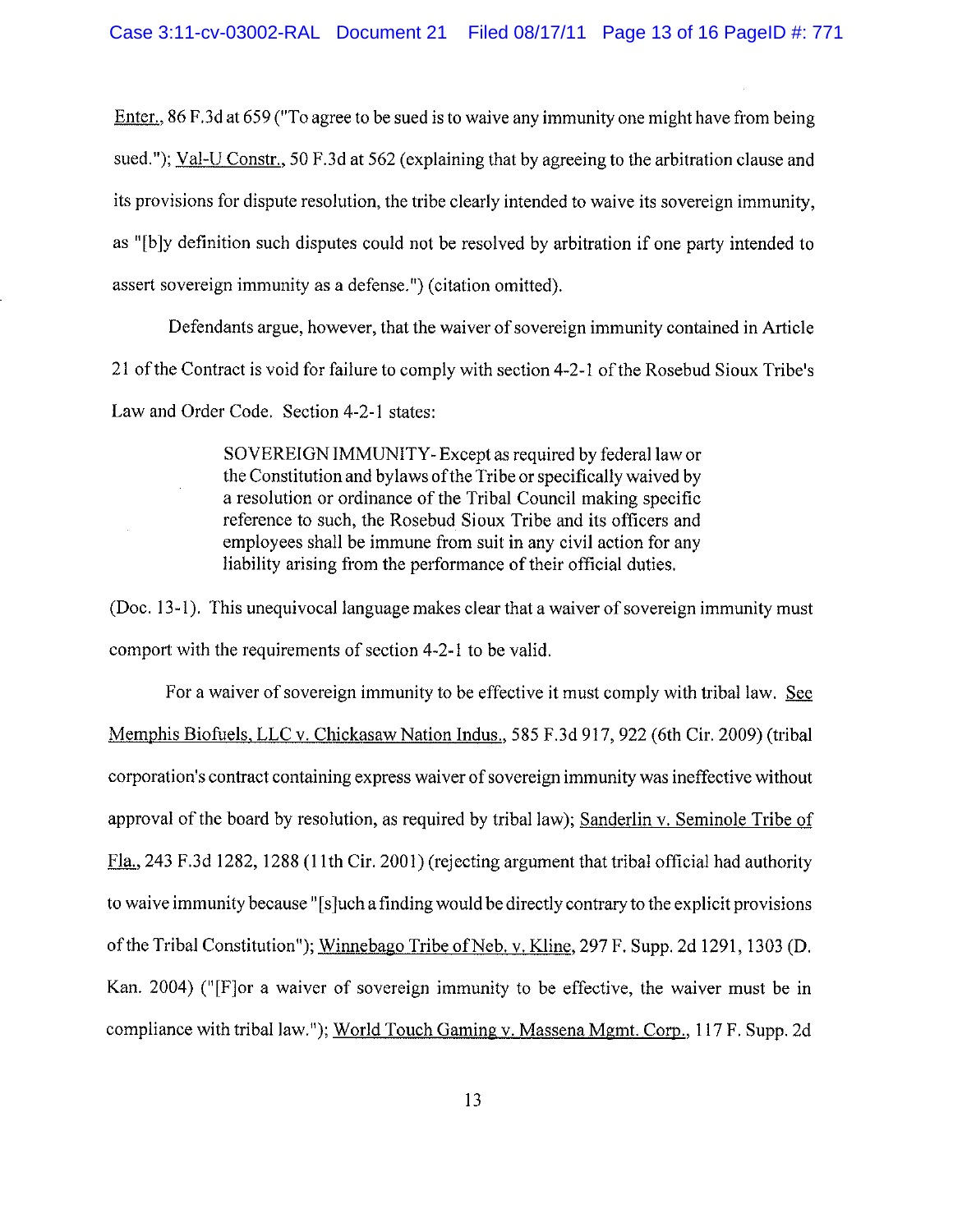$271,275$  (N.D.N.Y. 2000) (holding that a contractual waiver of sovereign immunity was invalid where tribal constitution and civil judicial code established that the only way the tribe could waive its sovereign immunity was through a tribal council resolution). Colombe does not point to any Tribal Council resolution or ordinance that waives the Tribe's sovereign immunity with respect to the Contract. Nor does Colombe direct the Court to any portion of the Tribal Constitution that would support Colombe's argument that Defendants have waived their sovereign immunity. However, Article 24.15 of the management contract seems to indicate that the Tribe did, in fact, execute a resolution that may have waived its sovereign immunity. Article 24.15 reads:

> 24.15 Tribal Resolution. The Resolution attached hereto as Exhibit "H" sets forth the scope of authority of the Tribal officials who have signed this Agreement on behalf of the Tribe and identifies the provision of the Tribal organic document which authorizes this Agreement and its execution.

(Doc. 9-1 at 74). Unfortunately, "Exhibit 'H'" has not been included in any of the filings in this Court.

Some authority, including two cases decided by this Court, indicate that tribal sovereign immunity is waived in the narrow category of cases where compliance with IGRA's provisions is at issue and where only declaratory or injunctive relief is sought. See Montgomery v. Flandreau Santee Sioux Tribe, 905 F. Supp. 740, 745 (D.S.D. 1995) ("The Court has subject matter jurisdiction to consider whether defendants have complied with the Indian Gaming Regulatory Act."); Maxam v. Lower Sioux Indian Cmty. of Minn., 829 F. Supp. 277,281 (D. Minn 1993) ("[W]hen an Indian tribe engages in gaming governed by the IGRA, it waives its immunity to suit for the narrow purpose of determining compliance with the requirements of the Act."); Ross v. Flandreau Santee Sioux Tribe, 809 F. Supp. 738, 745 (D.S.D. 1992) ("Sovereign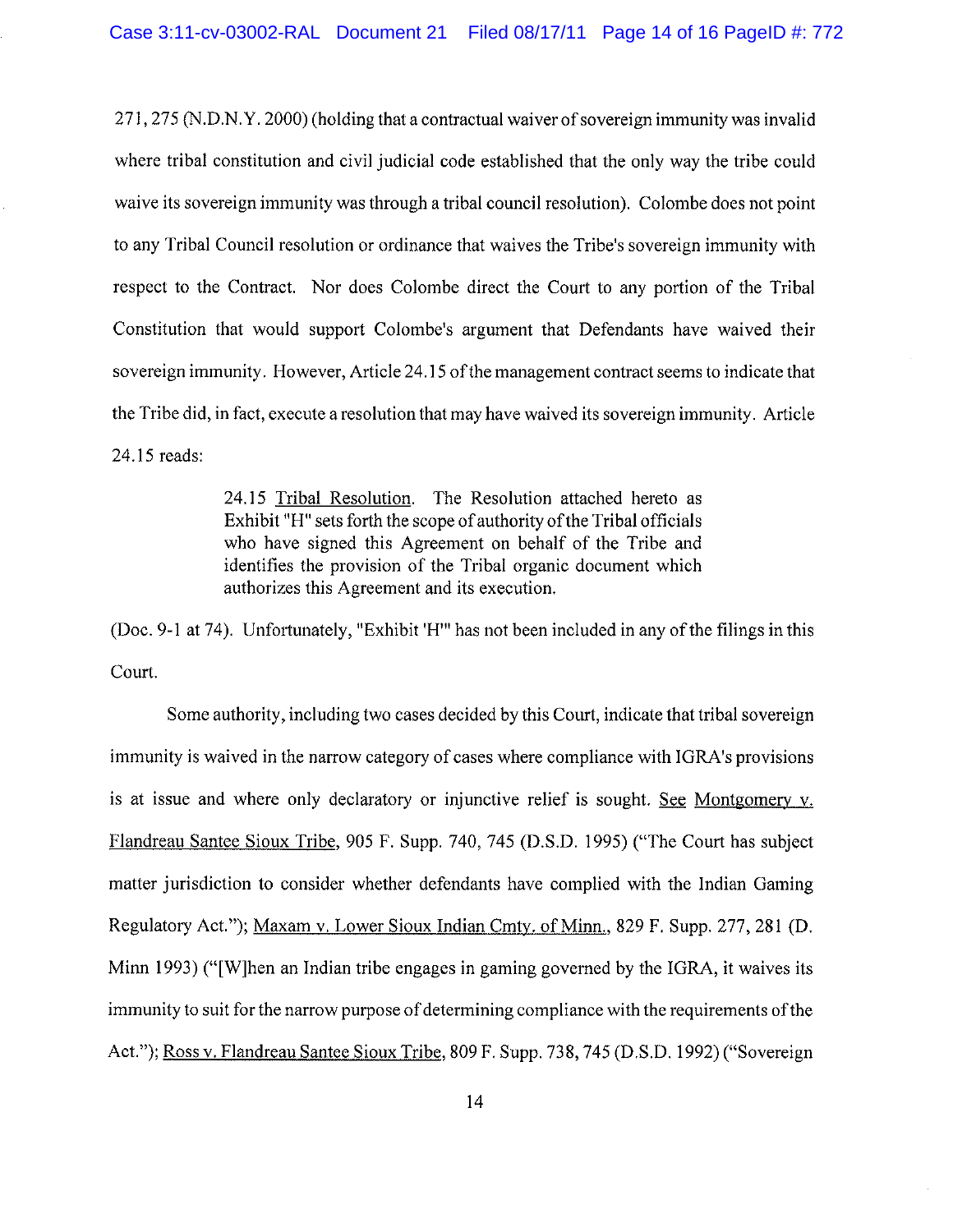immunity cannot be invoked to preclude an inquiry into whether the Tribe has complied with the IGRA. Engaging in gaming pursuant to the IGRA constitutes an express waiver of sovereign immunity on the issue of compliance with the IGRA."); see also Calvello, 899 F. Supp. at 438 (citing Maxam and Ross and explaining that these cases "stand at most for the proposition that federal courts may find a waiver of tribal sovereign immunity for the purpose of enforcing the provisions ofthe IGRA were prospective injunctive relief, and not monetary relief, is sought."); Canby, supra at 114 (5th ed. 2009) ("Most of the lower courts to consider the question have held that a tribe, by conducting gaming under the IGRA, waives sovereign immunity for the limited purpose of enforcing compliance with the act.").

These decisions are not universally accepted, however. See Florida v. Seminole Tribe of Florida, 181 F.3d 1237, 1242-1243 (11th Cir. 1999) (finding that Ross and Maxam were wrongly decided because they are inconsistent with Supreme Court decisions holding that waivers of tribal sovereign immunity "cannot be implied on the basis of a tribe's actions, but must be unequivocally expressed. "); Crosby Lodge, Inc. v. Nat'l Indian Gaming Ass'n, No.3 :06- CY-00657, 2007 WL 2318581, at \*4 (D. Nev. Aug. 10,2007) (rejecting the reasoning in Ross and Maxam); Davids v. Coyhis, 869 F.Supp. 1401, 1407-08 (E.D. Wis. 1994) (rejecting Ross and Maxam because a waiver of sovereign immunity *"cannot be implied* but must be unequivocally expressed."); Cohen's Handbook of Federal Indian Law,  $\S$  12.07[3] n.212 (2005 ed.) (explaining that Ross, Maxam, and Montgomery, "seem inconsistent with the rules requiring waivers of sovereign immunity to be clearly expressed.").

This Court does not have Exhibit "H" to the Contract, which is pivotal to determining whether there is a waiver of sovereign immunity. It is Colombe who has the burden of proving that "jurisdiction does in fact exist." Osborn v. United States, 918 F.2d 724, 730 (8th Cir. 1990).